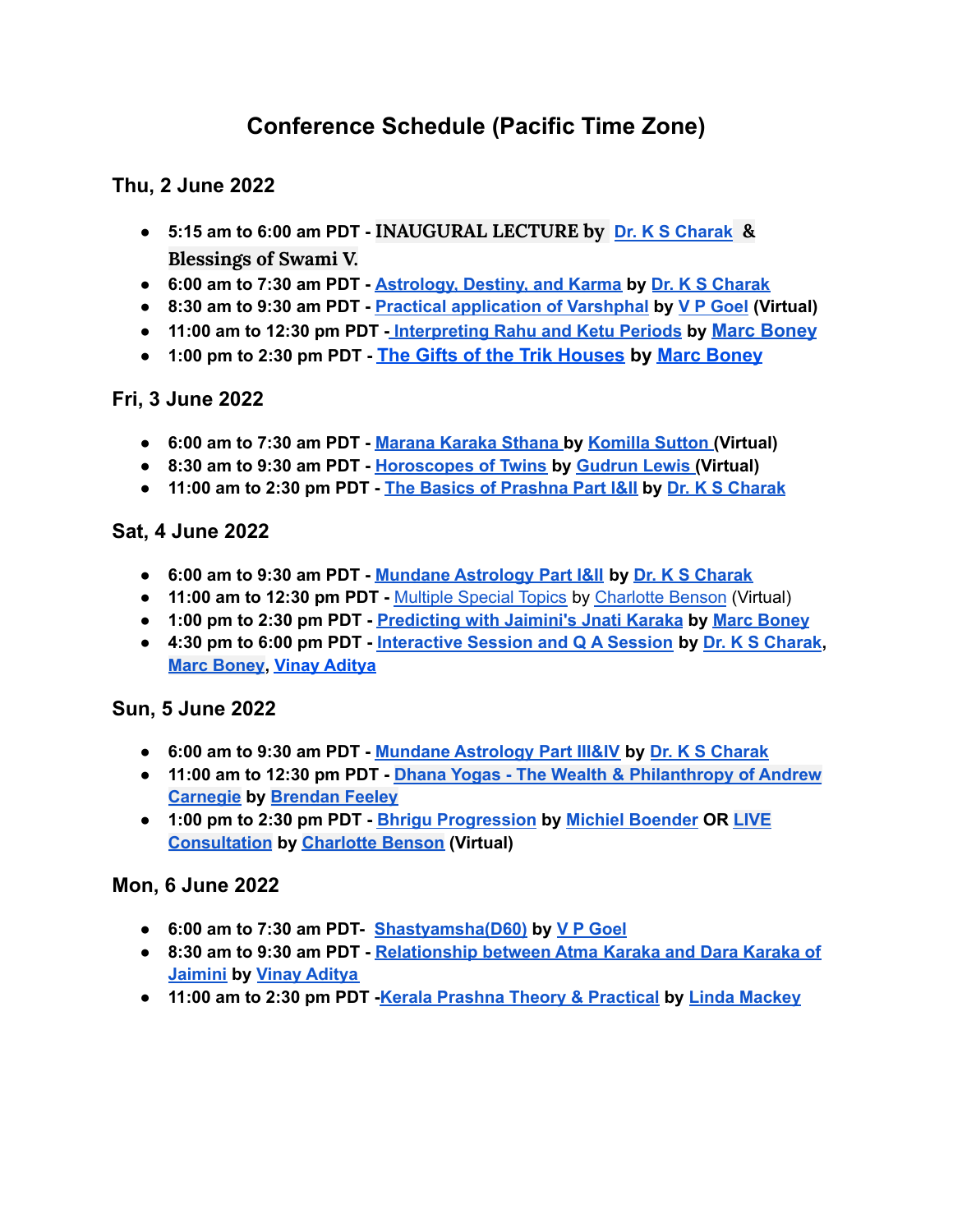# **Tue, 7 June 2022**

- **● 6:00 am to 9:30 am PDT - How to analyze a chart with [Significant](https://jyotish.com/vinay-aditya/#topics2022) Markers - Part [I&II](https://jyotish.com/vinay-aditya/#topics2022) by Vinay [Aditya](https://jyotish.com/vinay-aditya)**
- **● 11:00 am to 12:30 pm PDT - The [Predictive](https://jyotish.com/brendan-feeley/topics2022) Cycles of the Jupiter & Saturn [Conjunctions](https://jyotish.com/brendan-feeley/topics2022) in Mundane Astrology by [Brendan](https://jyotish.com/brendan-feeley) Feeley**
- **● 1:00 pm to 2:30 pm PDT - [Numerology](https://jyotish.com/mavis-gewant/#topics2022) and its connection to Jyotish by [Mavis](https://jyotish.com/mavis-gewant/) [Gewant](https://jyotish.com/mavis-gewant/)**

## **Wed, 8 June 2022**

- **● 6:00 am to 9:30 am PDT -** Hitting upon Profession [Astrologically](https://jyotish.com/vinay-aditya/#topics2022) Part I&II by [Vinay](https://jyotish.com/vinay-aditya) **[Aditya](https://jyotish.com/vinay-aditya)**
- **● 11:00 am to 12:30 pm PDT - Special [Presentation](https://jyotish.com/brendan-feeley/#topics2022) on Jonny Depp and his married [life](https://jyotish.com/brendan-feeley/#topics2022) by [Brendan](https://jyotish.com/brendan-feeley) Feeley**
- **● 1:00 pm to 2:30 pm PDT - Eyesight -- How to See and Predict Vision [Disturbance](https://jyotish.com/michaelsugarman/#topics2022) in the [Chart](https://jyotish.com/michaelsugarman/#topics2022) by Michael [Sugarman](https://jyotish.com/michaelsugarman/)**
- **● 4:30 pm to 6:00 pm PDT - [Predicting](https://jyotish.com/marc-boney-2/#topics2022) Major Life Events with Jaimini Jyotish by Marc [Boney](https://jyotish.com/marc-boney-2/)**

## **Thu, 9 June 2022**

- **● 6:00 am to 7:30 am PDT -Where did I go [wrong?](https://jyotish.com/gudrun_lewis/#topics2022) by [Gudrun](https://jyotish.com/gudrun_lewis/) Lewis (Virtual)**
- **● 8:30 am to 9:30 am PDT - What's next for 2022: Eclipses, [Retrogrades,](https://jyotish.com/ronnie_gale_dreyer/#topics2022) and [Planetary](https://jyotish.com/ronnie_gale_dreyer/#topics2022) Changes by [Ronnie](https://jyotish.com/ronnie_gale_dreyer) Gale Dreyer**
- **● 11:00 am to 12:30 pm PDT - [Trimshamsha](https://jyotish.com/dr-ks-charak/#topics2022) and the Matters of Health part I by [Dr.](https://jyotish.com/dr-ks-charak) K S [Charak](https://jyotish.com/dr-ks-charak)**
- **● 1:00 pm to 2:30 pm PDT - Charts of Mystics and Spiritual [Visionaries](https://jyotish.com/michaelsugarman/#topics2022) -- Spiritual Gifts in the [Chart](https://jyotish.com/michaelsugarman/#topics2022) by Michael [Sugarman](https://jyotish.com/michaelsugarman/)**
- **● 4:30 pm to 6:00 pm PDT - Tājika Lunar Calendar, as a tool which is [complementary](https://jyotish.com/poornamurti/#topics2022) to traditional muhurta [techniques](https://jyotish.com/poornamurti/#topics2022) by [Poornamurti](https://jyotish.com/poornamurti/) (Greg Stein)**

# **Fri, 10 June 2022**

- **● 6:00 am to 7:30 am PDT - The Secret of [Gandanta](https://jyotish.com/komillasutton/#topics2022) [b](https://jyotish.com/alan-annand/#topics2022)y [Komilla](https://jyotish.com/komillasutton) Sutton (Virtual)**
- **● 8:30 am to 9:30 am PDT - [Parivartana](https://jyotish.com/ronnie_gale_dreyer/#topics2022) Yogas in the horoscope and in prediction b[y](https://jyotish.com/ronnie_gale_dreyer) [Ronnie](https://jyotish.com/ronnie_gale_dreyer) Gale Dreyer**
- **● 11:00 am to 12:30 pm PDT -** Iyer's [methodology](https://jyotish.com/alan-annand/#topics2022) of Amsha Vichara D9/D10 by [Alan](https://jyotish.com/alan-annand) [Annand](https://jyotish.com/alan-annand)
- **● 1:00 pm to 2:30 pm PDT - [Trimshamsha](https://jyotish.com/dr-ks-charak/#topics2022) and the Matters of Health part II by [Dr.](https://jyotish.com/dr-ks-charak) K S [Charak](https://jyotish.com/dr-ks-charak)**
- **● 4:30 pm to 6:00 pm PDT - Special Session by Vinay [Aditya,](https://jyotish.com/vinay-aditya) Simon [Chokoisky](https://jyotish.com/simonchokoisky), [Dr.](https://jyotish.com/dr-ks-charak) K S [Charak](https://jyotish.com/dr-ks-charak)**